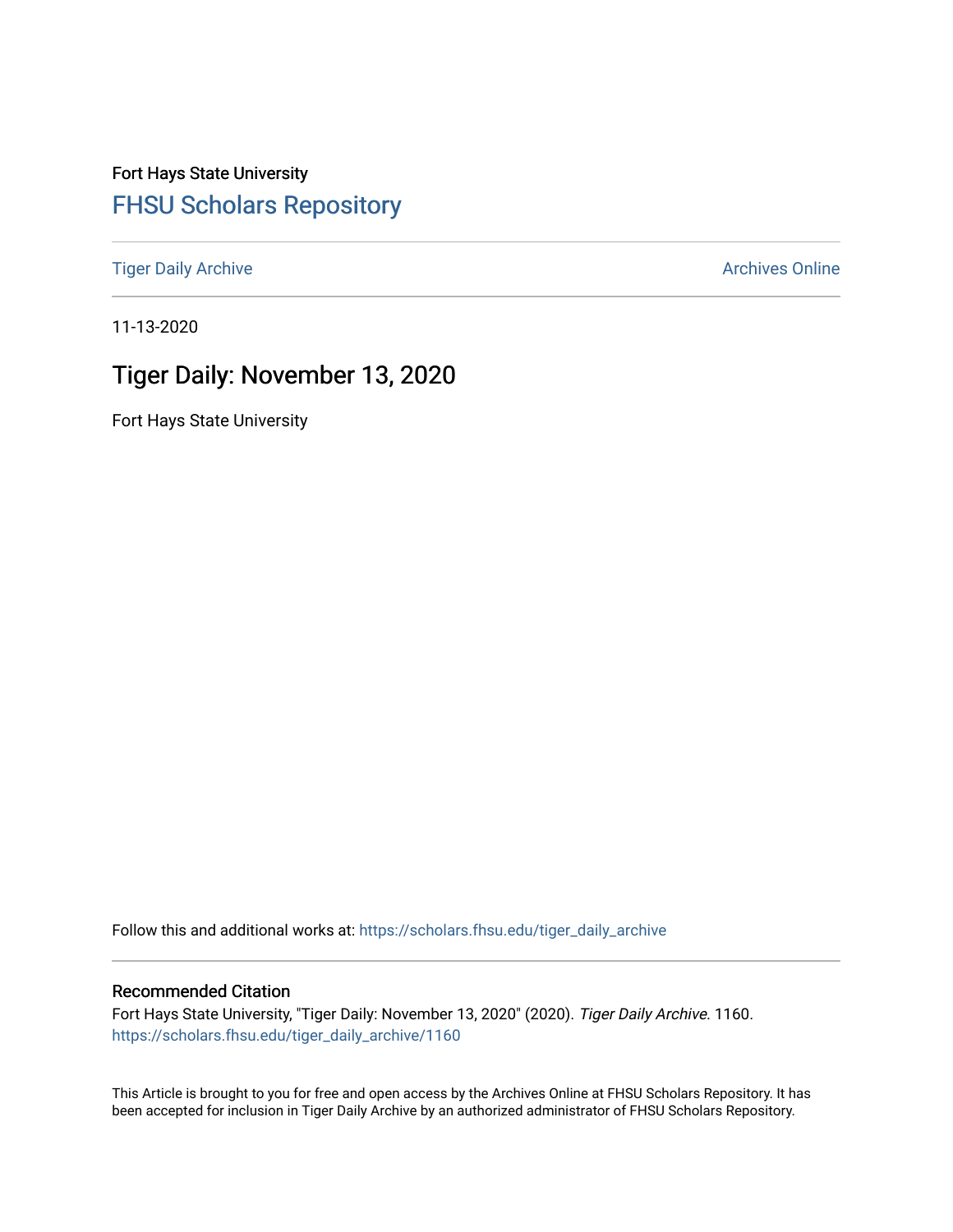From: Tiger Daily Sent: Friday, November 13, 2020 10:13 AM To: Tiger Daily <TigerDaily@fhsu.edu> Subject: Tiger Daily [November 13, 2020]



# ANNOUNCEMENTS

- COVID-19 Updates
- Calendar: Upcoming Professional Development Opportunities
- Practice German with the Department of Modern Languages
- Tertulia (Spanish Coffee-Table)
- La Mesa Española
- Light in the Dark Suicide Prevention/Resiliency Training
- Yellowdig Classic is Ending! Learn How to Transition from Yellowdig Classic to Engage
- **•** Scholars Repository Survey
- Moss-Thorns Gallery Exhibit: "Amalgamation"
- Distinguished Service Award Information
- Chartwells has Limited Time Offers for the Month of November!
- Employment Opportunity Administrative Specialist Position
- Updates Regarding the Annual Teaming Up for Tots Event
- Study Abroad in Essen, Germany- July 4 31, 2021
- Employment Opportunity for FHSU Employees Director of Student Engagement
- Employment Opportunity for FHSU Employees Assistant Director of Student Engagement
- Join Us For Our TGOF (Tiger Gear on Friday) Celebration
- Fort Hays Singers Selected to Perform at Pearl Harbor, Hawaii Join the Trip or Support the Trip
- Last Hispanic Dance Sessions (Fall 2020)

### **EVENTS**

# THIS WEEK/WEEKEND

- Health & School Professionals Virtual Career Fair TODAY; 3:00pm to 4:30pm
- Freedom of the Press Throughout the World TODAY; 6:00pm to 7:00pm

# FUTURE EVENTS

- Online Science Café Presents: "Landing on Mars: The 1975 Viking Project and the 2020 Perseverance Rover" – November 16; 7:00pm
- Citation Help: Open Office Hours November 17-19; 1:00-2:00pm
- Small Teaching Online Book Talk November 17; 2:30pm
- MDC Workshop The Intersection of Public Health and Business: Applying COVID-19 Science to Your Workplace & Lifestyle - November 17 AND December 15; 3:00pm to 5:00pm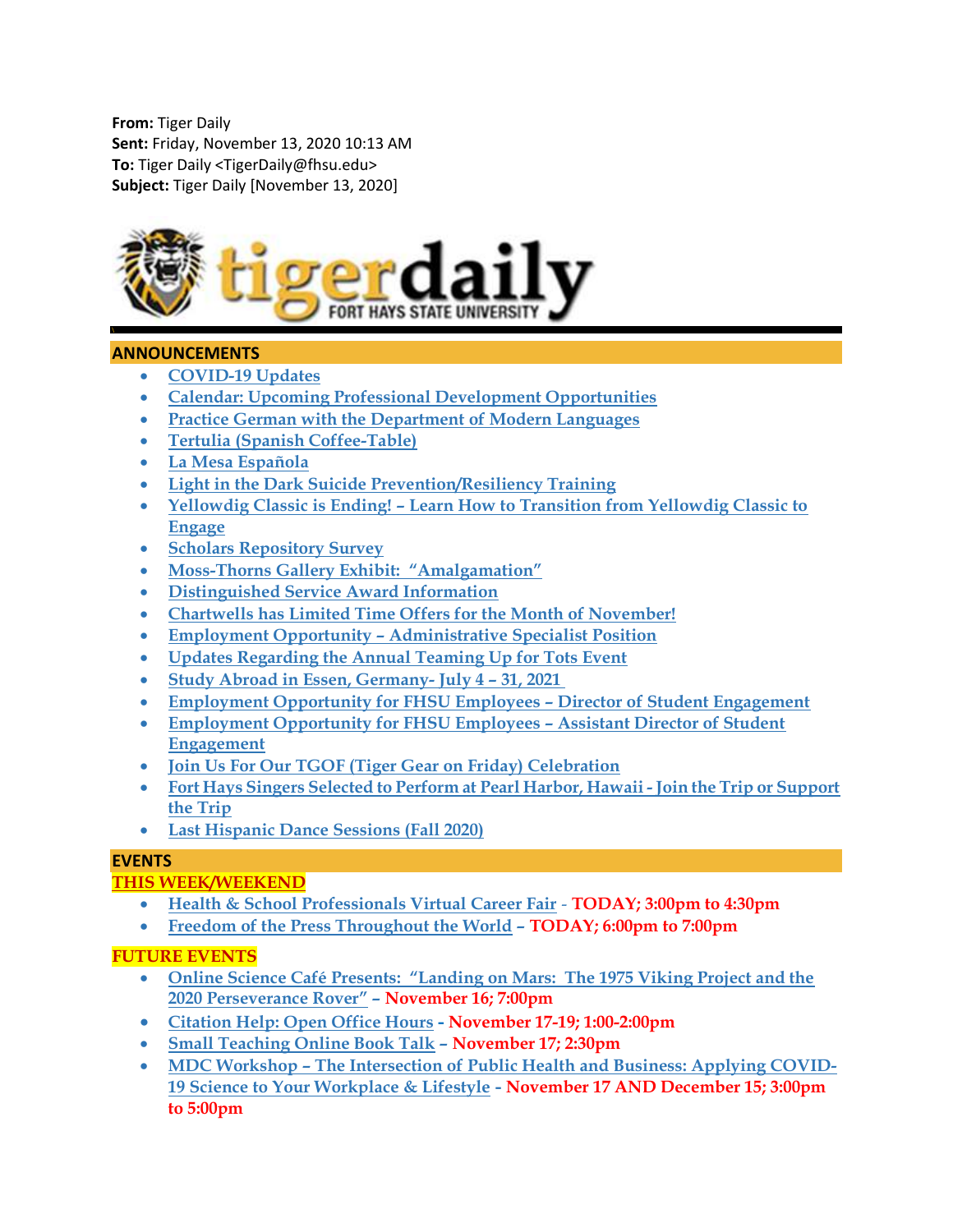- Novels for Hope How to Be An Antiracist November 18; 5:00pm
- Get in the Spirit with FHSU Alumni Author: Lynda Beck Fenwick December 1; 5:00pm to 5:30pm

#### SHARE WITH STUDENTS

- Free Legal Counseling for Students
- Join Student Engagement in Learning Racial Awareness!
- Student Programming Survey
- Homecoming 2020 Survey
- Door Decorating Contest
- Scholarship Application Priority Deadline
- Graduate Student Position Open at Forsyth Library (R-02493)
- FHSU Student Evaluation of Academic Advising Live November 9 in Blue
- Campus Climate and Victimization Survey
- Intersession Course for Students Majoring in a Healthcare Profession
- Planting Happiness!
- **•** International Education Week
- Why "I am a Tiger"--International Education Week
- Paraguay Culture Presentation--International Education Week
- International Cooking Demonstration--International Education Week
- What is it like to be an International Student Athlete?--International Education Week
- Online Study Abroad Fair--International Education Week
- Culture Week activities at Zhengzhou SIAS University--International Education Week
- Student Absences 11/13
- "No Matter Where We Are From, We Are All Tigers" t-shirt--International Education Week

# ANNOUNCEMENTS

### COVID-19 Updates

The COVID-19 Response website is where we post the latest information about the pandemic, including a new COVID-19 Dashboard that is updated every Tuesday.

# Calendar: Upcoming Professional Development Opportunities

Check out upcoming professional development opportunities! The TILT TigerLearn event calendar is your go-to for professional development at FHSU! Check it out here: http://tigerlearn.fhsu.edu/events/.

To provide faculty and staff with one easy place to see all professional development at FHSU, we're happy to include your event on the TigerLearn calendar. We can include links to your registration site, contact persons for questions, etc. Just contact TILT-FacultyDev@fhsu.edu, and we'll add your event right away!

### Practice German with the Department of Modern Languages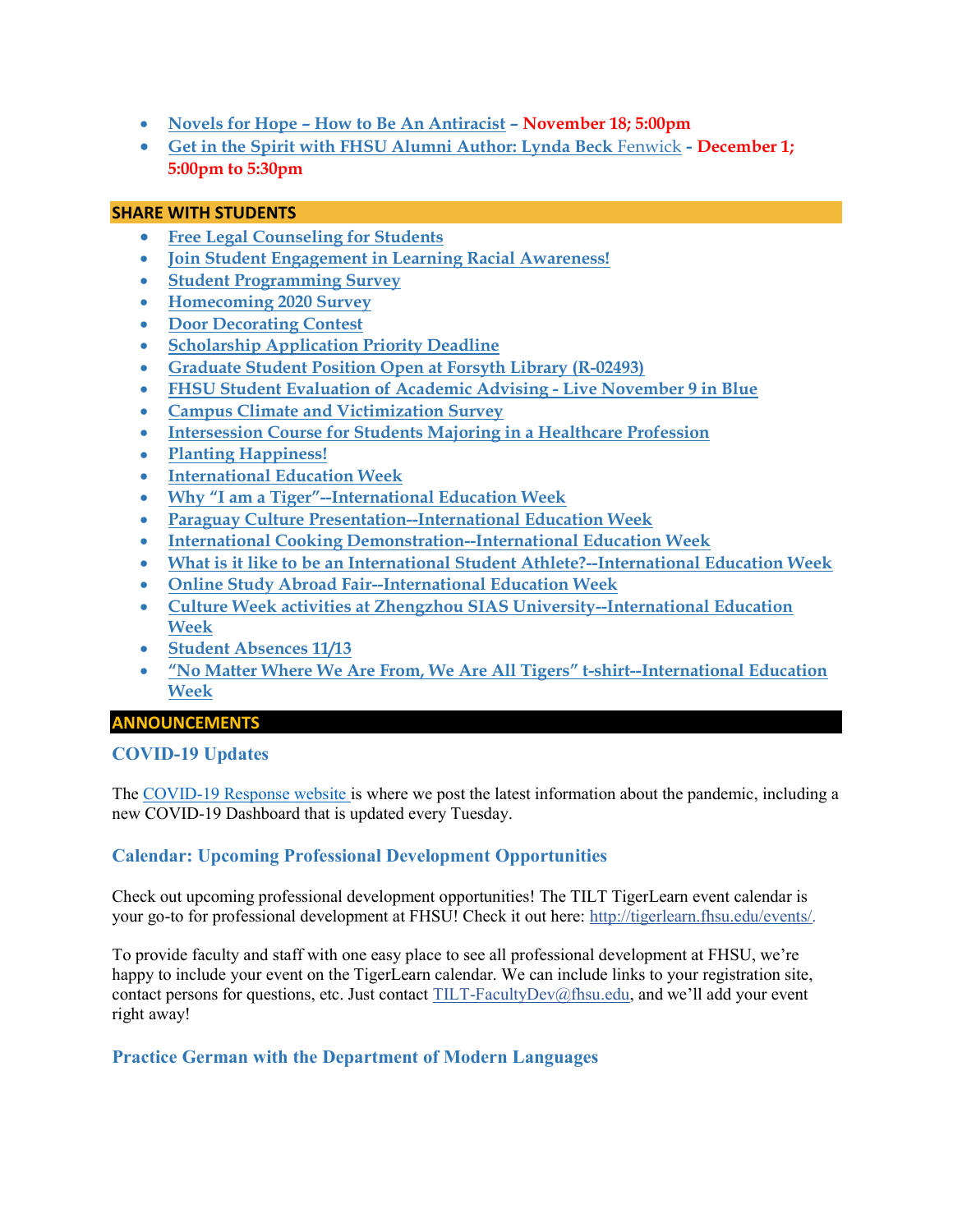Do you want to practice your German? Join us at Kaffeestunde on the following dates from 3:00pm to 4:00pm:

#### November 5 and 19

Contact Dr. Giovani Lopez at g  $\log z$  ( $\log z$ )  $\log z$  to receive the direct link to this Zoom event organized by the Department of Modern Languages.

#### Tertulia (Spanish Coffee-Table)

Tertulia (Fall 2020) from 3:30-4:30 pm on the Zoom ID https://fhsu.zoom.us/j/5130052352 on Thursdays September 17, October 15, October 29, and November 19, 2020. Bring your own beverage (coffee, tea, or favorite drink).

Sponsored by the Modern Languages Department.

#### La Mesa Española

Come join the Modern Languages Department for LA MESA ESPAÑOLA. This student-led conversation table welcomes all Spanish language levels. It is open to students and faculty who are eager to meet other language learners and improve their Spanish speaking skills. The Spanish Table will be held from 3:00-4:00pm via Zoom on October 16, October 30, and November 13. https://fhsu.zoom.us/j/99593329779

#### Light in the Dark Suicide Prevention/Resiliency Training

While the Kelly Center strives to prevent and treat mental and emotional health concerns, we also acknowledge that campus ministries have the ability to impact students who we may never intersect with. For this reason, Kelly Center staff members Jessica Albin and Sadie Spurlock have set aside a special night to equip those involved in campus ministry to tackle one of the most challenging issues we face, suicide. We want to provide FHSU campus ministries with a practical, Christian faith-based training opportunity so you can feel prepared to have these difficult yet essential conversations. Additionally, we will discuss how to promote resilience within your ministry groups, as growing resilience is one of the best protective factors to prevent suicidal thoughts from taking root in the first place. Light in the Dark on Thursday, November 12 from 7-8:30pm in the Black and Gold Room of the Memorial Union. This event is free of charge and is open to the first 40 attendees. Anyone within the FHSU Community is welcome to attend, and this will be targeted approach to train people of faith. As always, please wear a mask and follow all social distancing requirements.

Questions can be directed to jkalbin@fhsu.edu or sespurlock@fhsu.edu

#### Yellowdig Classic is Ending! – Learn How to Transition from Yellowdig Classic to Engage

Yellowdig (Yellowdig Classic) will be updated to Yellowdig Engage in Blackboard by the end of the fall 2020 semester. This update will remove all the previous Yellowing links from your courses in Blackboard along with any descriptions (i.e., discussion prompts) posted under the Yellowdig links. If you are using Yellowdig Classic and haven't transitioned any of those links to Yellowdig Engage, please register a Zoom live session with TILT [see event links] or follow the instructions in this interactive tutorial to update the links yourself. Please contact tigerlearn@fhsu.edu if you have any questions or concerns.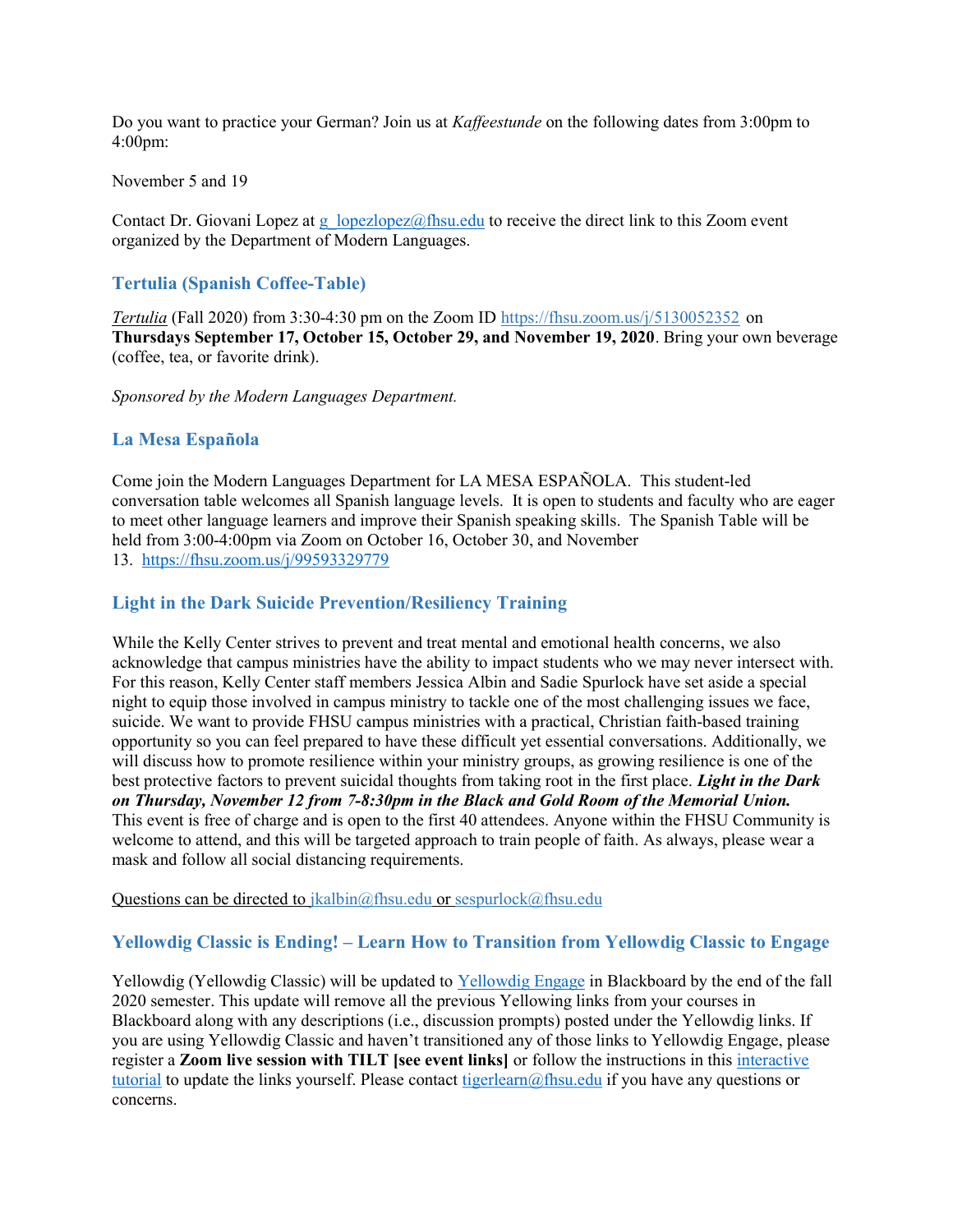November 18th Yellowdig Webinar: https://tigerlearn.fhsu.edu/event/yellowdig-transition-webinar-2/ December 3<sup>rd</sup> Yellowdig Webinar: https://tigerlearn.fhsu.edu/event/yellowdig-transition-webinar/ fitness class: Wednesdays 5:30pm – 6:15pm for FHSU students, staff, and faculty. Located in the dance studio at Cunningham Hall. Class size limited to 15. Contact the fitness desk for more information.

# Moss-Thorns Gallery Exhibit: "Amalgamation"

"Amalgamation" the Interior Design Student Association Exhibition is open in the Moss-Thorns Gallery from 9:00am-4:00pm M-F now through November 13th.

### Distinguished Service Award Information

#### FHSU Family,

The Distinguished Service Award Committee has opened nominations for the 2020 Distinguished Service Awards. One "President's Distinguished Service Award" will be awarded to a University Support Staff (USS) member and one to an Unclassified Professional Staff (UPS) member. Each awardee will receive a certificate and check for \$500.

Also, the Les and Elizabeth Griffin Outstanding Service Awards were created to recognize the exceptional and dedicated staff who support daily Food Service and Facilities operations at FHSU.

There are three categories:

- 1. Current FHSU Employee
	- a. Employed within Facilities Operations, either USS or UPS.
	- b. Has been employed by FHSU, full-time or part-time, for at least three years (must have at least three years of service as of July 1 of the nominating year).
	- c. Has not previously received this award in the last five years.
	- d. Will receive a certificate and a \$500 check.

#### 2. FHSU Student

- a. A current full-time student at FHSU.
- b. Employed as a student employee within Facility Operations/Physical Plant or Chartwells-FHSU Food Service.
- c. Has been employed as a student employee by FHSU for a period of at least one year as of July 1 of the nominating year and enrolled as a full-time student for the upcoming academic year.
- d. Has not previously received this award.
- e. Will receive a certificate and a \$250 check (two awards will be given, one for Food Services and one for Facility Operations).
- 3. FHSU Food Services Employee
	- a. Currently employed at Chartwells-FHSU food service providing services for FHSU students, staff, faculty and/or University guests.
	- b. Has been employed at Chartwells-FHSU food services providing services for FHSU for a period of at least three years as of July 1 of the nominating year.
	- c. Has not previously received this award in the last five years.
	- d. Will receive a certificate and a \$500 check.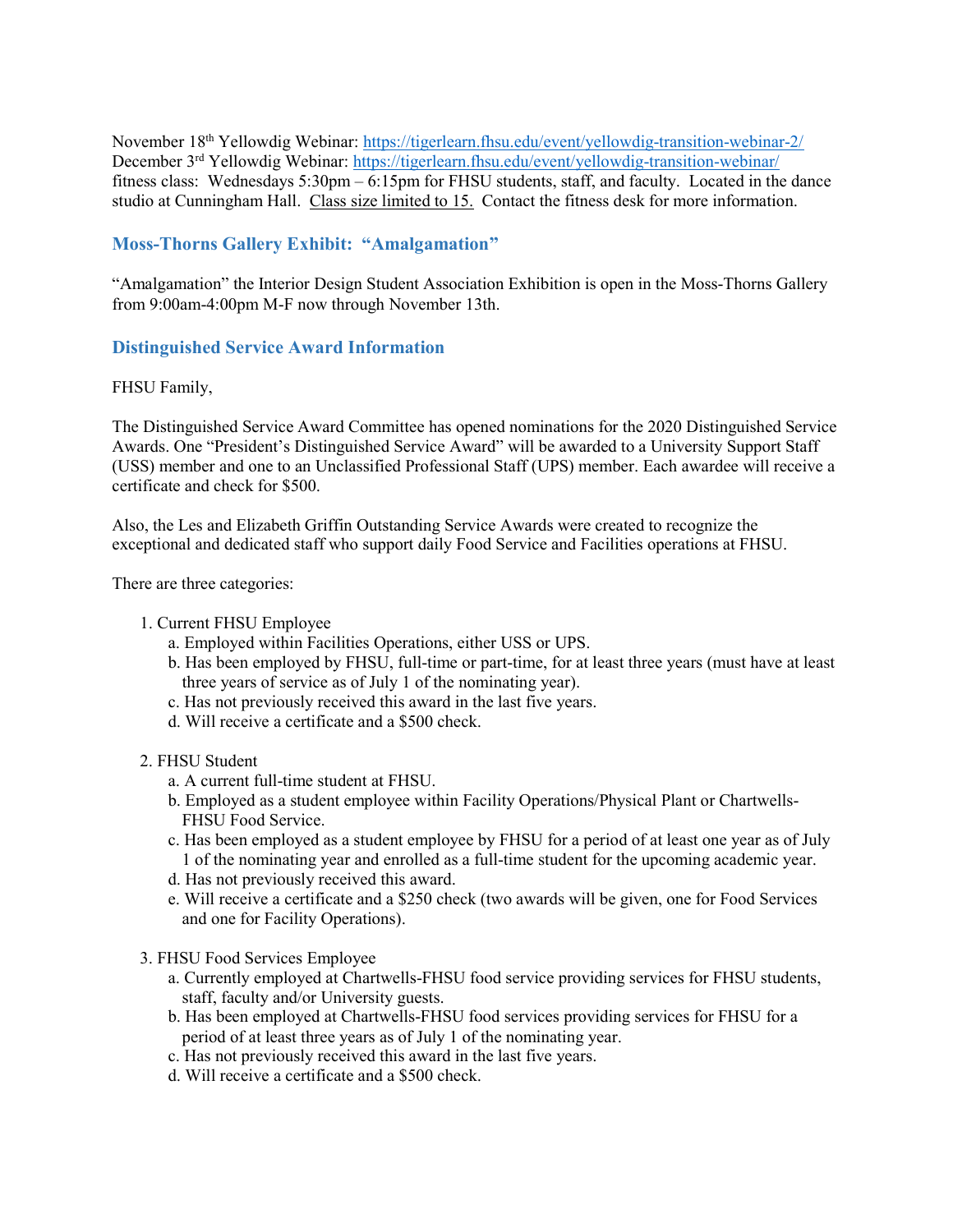The policies/guidelines and nomination forms can be found on the Human Resource webpage under the Resources tab. The link is www.fhsu.edu/humanresourceoffice/Resources/. We also have new online forms this year that you can submit your nominations:

The Distinguished Service Award nomination form is available here: https://webapps.fhsu.edu/award/distinguishedservice.aspx

And, the Les and Elizabeth Griffin Outstanding Service Awards nomination form is available here: https://webapps.fhsu.edu/award/griffinfamily.aspx

Nominations are open today and will be accepted until end of the day on November 20, 2020. Please follow the guidelines carefully and electronically submit your nominations to Shannon Lindsey, Human Resources Director. All awards will be announced during 2021 Winter Convocation.

Please contact Human Resources if you have any questions. The DSA Committee appreciates your time in nominating deserving FHSU employees.

#### Chartwells has Limited Time Offers for the Month of November!

As always, Contactless Catering makes sure you get delicious food without worrying about safety.

#### Holiday Social:

Antipasto Platter - \$42.99 Provolone, sopressata, marinated artichokes, mushrooms and mozzarella, Italian sausage, assorted olives, roasted peppers

Shrimp Platter - \$62.89 Cocktail sauce, lemons

Crudité Platter - \$35.99 Ranch dipping sauce

Seasonal Fruit Platter - \$29.99

Assorted Dollar Sandwiches, mustard, mayo - \$41.99

#### Thanksgiving Dinner:

Let us take care of your thanksgiving catering. \$17.99 each \*Minimum of 12 servings\*

Turkey, Sage Dressing, Mashed Potatoes, Turkey Gravy, Cranberry Orange Relish, Bourbon Pumpkin Pie

Choice of 2 sides: Roasted Sweet Potato, Green Bean Casserole, Corn Soufflé, Balsamic Roasted Brussel Sprouts

Contact our Catering Coordinator Austin Petz at (785) 628-5396 or visit dineoncampus/forthays under the Catering tab to order!

Employment Opportunity – Administrative Specialist Position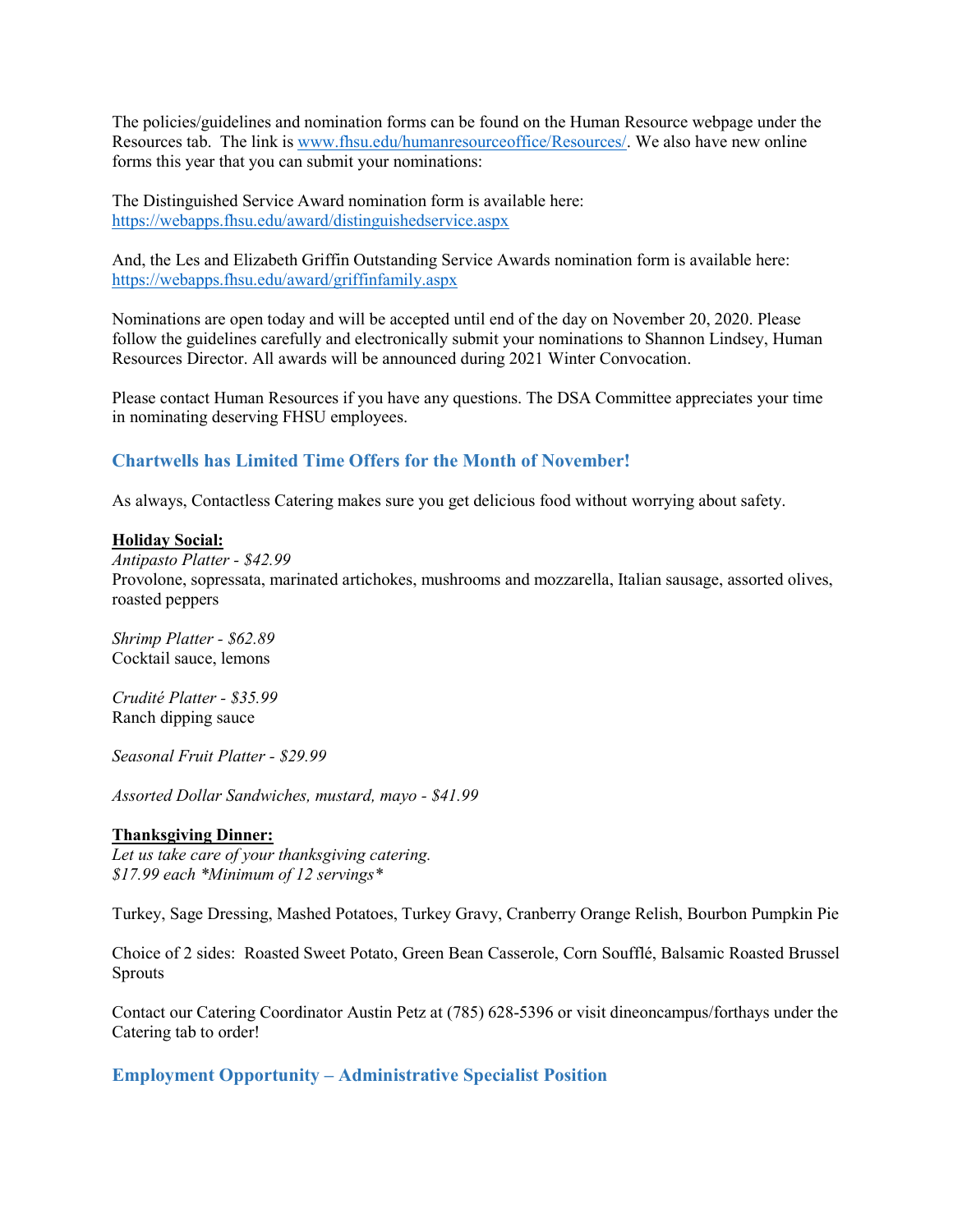The Office of Administration and Finance is accepting applications for an Administrative Specialist. For a full position description and to apply, please visit https://fhsu.wd1.myworkdayjobs.com/CAREERS.

#### Updates Regarding the Annual Teaming Up for Tots Event

The Department of Applied Technology regrettably announces the 31<sup>st</sup> Annual Fred P. Ruda Teaming Up for Tots event scheduled for Saturday, December 5, has been cancelled due to COVID-19 concerns. Note: wooden toy trucks will be assembled by DAT faculty and our student group TEECA.

#### Employment Opportunity for FHSU Employees – Director of Student Engagement

Fort Hays State University is accepting applications for a Director of Student Engagement to serve as the leader for our dynamic and progressive Student Engagement team. The Student Engagement staff oversee engagement, student diversity, leadership development, fraternity and sorority life, student organizations, transition, and family programs.

This position is open to all current FHSU employees. For a full description and to apply, please go to your Workday Career worklet. Please contact the Human Resource Office with any questions on how to apply at 785-628-4777.

### Employment Opportunity for FHSU Employees – Assistant Director of Student Engagement

Fort Hays State University is accepting applications for an Assistant Director of Student Engagement to serve as the leader for our dynamic and progressive Student Engagement team. The Student Engagement staff oversee engagement, student diversity, leadership development, fraternity and sorority life, student organizations, transition, and family programs.

This position is open to all current FHSU employees. For a full description and to apply, please go to your Workday Career worklet. Please contact the Human Resource Office with any questions on how to apply at 785-628-4777.

#### Join Us For Our TGOF (Tiger Gear on Friday) Celebration

All students, faculty, and staff are encouraged to join Victor E., Tiger Women's Basketball, and the Tiger Pep Band on November  $13<sup>th</sup>at 12:00$  p.m. on the Memorial Union Patio to celebrate the launch of Tiger Gear on Friday, previously known as Tiger Gold on Friday.

The first 50 people to join will receive a free Tiger cookie and our new TGOF t-shirts!

#### Fort Hays Singers Selected to Perform at Pearl Harbor, Hawaii - Join the Trip or Support the Trip

The Fort Hays Singers, Terry Crull, conductor, have been asked to sing at the ceremonies at Pearl Harbor to commemorate the  $80<sup>th</sup>$  Anniversary of the Dec  $7<sup>th</sup>$ , 1941 attack. We are the ONLY choir from Kansas asked to perform at this event. A DISTINCT HONOR! The trip will be Dec 4-9, 2021.

Donations to help the STUDENTS travel can be sent to our account at the FHSU Foundation. OR YOU CAN JOIN US! WE CAN TAKE 40 non-singers along, so if you would like to travel with us, contact Terry Crull for details. DEADLINE for sign-up and \$250 deposit will be January 10, 2021.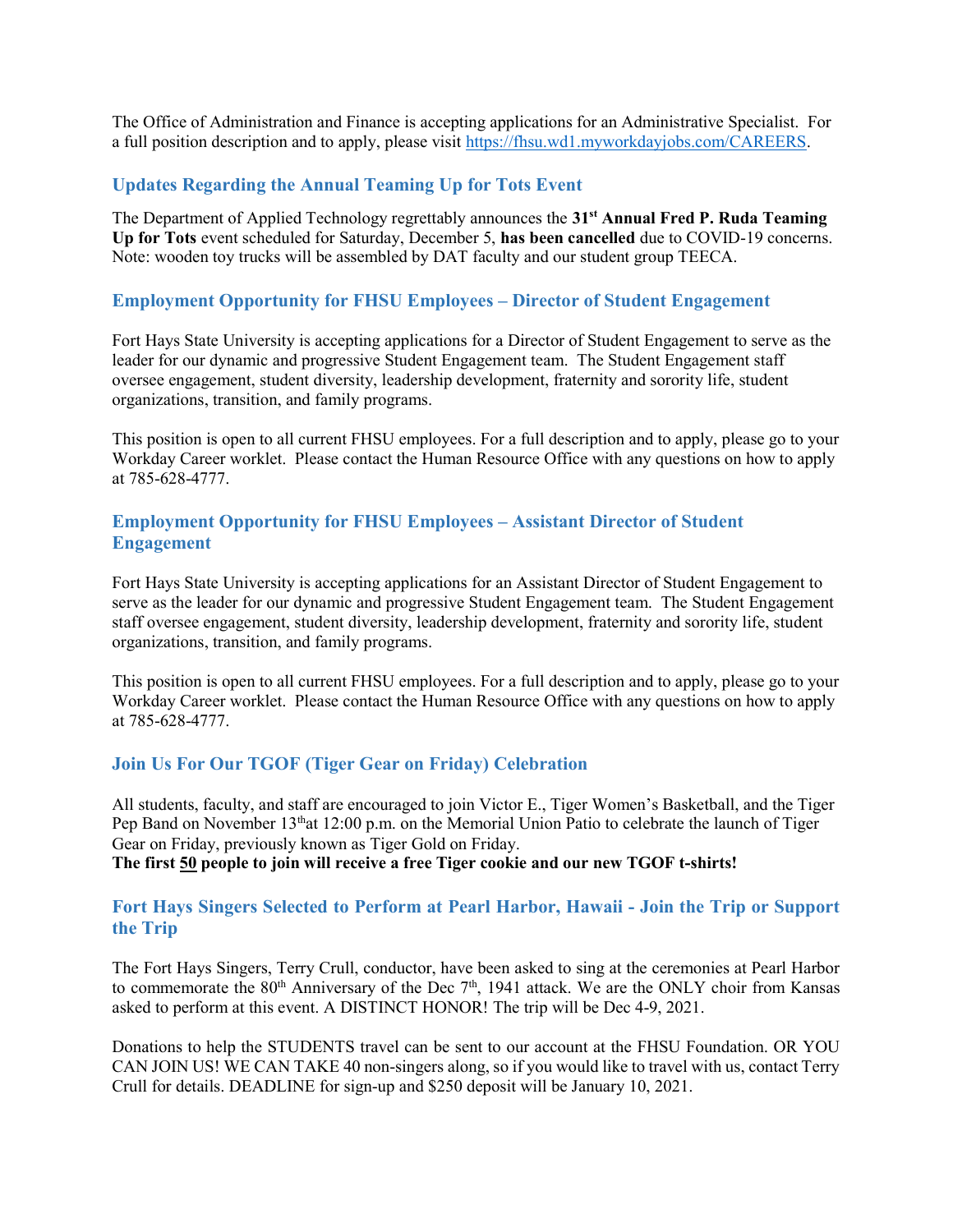#### Last Hispanic Dance Sessions (Fall 2020)

The Spanish Club is hosting a Salsa Party on November 18 from 6:30-9 PM on Zoom https://fhsu.zoom.us/j/5130052352.

The Session will have some teaching of basic Salsa steps, and then dancing. Spanish Club is inviting any faculty and staff who would like to attend and have some fun dancing to salsa. Feel free to bring your virtual friends to our party.

'Gracias' for supporting the Spanish Club this semester. Stay healthy, and don't forget to dance from time to time.

Sponsored by Spanish Club and Modern Languages Department.

EVENTS

Health & School Professionals Virtual Career Fair Friday, November 13 at 3:00-4:30pm

The Health & School Professionals Fair provides students the opportunity to meet with representatives from hospitals, school districts, special education cooperatives, and health related organizations. Allied Health, Nursing, Speech-Language Pathology, and Special Education majors seeking clinical experience, field experience, career opportunities, and networking opportunities are highly encouraged to attend.

This fair is hosted virtually through Handshake, which allows students to schedule 30 minute group sessions or 10 minute 1:1 sessions with employers. Students are encouraged to register and start signing up for sessions today!

Contact Career Services at careers@fhsu.edu or 785-628-4260 with any questions.

Freedom of the Press Throughout the World November 13, 6:00-7:00pm ONLINE – Zoom

Join the Center for Civic Leadership in this event to analyze the current state of freedom of the press throughout the world. This event will be held in conjunction with the International Day to End Impunity for Crimes against Journalists, and will focus on countries in which the most egregious freedom of the press violations are found.

Zoom link: https://fhsu.zoom.us/j/98324423806

Citation Help: Open Office Hours November  $17^{th}$ ,  $18^{th}$ ,  $19^{th}$  at 1:00-2:00 PM Online @ http://bit.ly/CiteMySources

Need help citing your sources? Strengthen your writing skills by attending an open office hour for specific citation formats.

MLA | Tuesday 11/17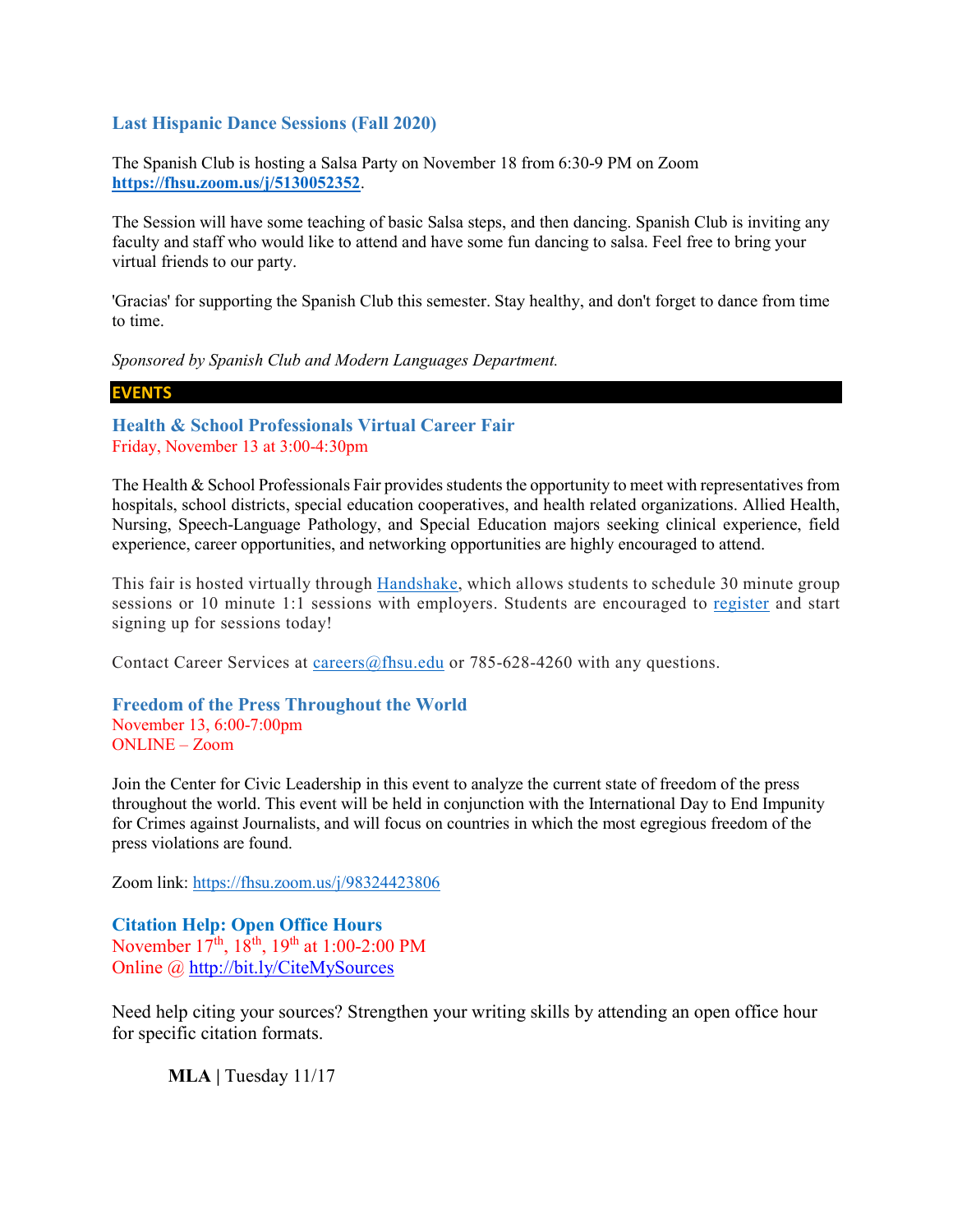CMoS | Wednesday 11/18

APA | Thursday 11/19

Have your questions ready and receive individual consultation about in-text citations, references, and how to properly use scholarly resources in your papers and projects.

This event is sponsored by Forsyth Library and the Writing Center.

Online Science Café Presents: "Landing on Mars: The 1975 Viking Project and the 2020 Perseverance Rover" Monday, November 16; 7:00pm **ONLINE** 

Compare the designs and technologies used for the 1975 Viking 1 Mars Lander and the 2020 Perseverance Mars Rover.

Presenter: John Ross, Sunflower Electric, Strategic Change Administrator

Go to Science Café Facebook https://www.facebook.com/events/1024088781338244/ www.fhsu.edu/smei www.twitter.com/FHSUScienceCafe www.facebook.com/FHSUScienceCafe

Sponsored by Science and Mathematics Education Institute. Free and open to public.

Small Teaching Online Book Talk Tuesday, November 17; 2:30pm ONLINE - Zoom

TILT invites faculty to a book talk on Nov. 17 at 2:30pm via Zoom\*. Panelists will cover topics from James Lang and Flower Darby's Small Teaching Online including ways to support online students, how to help students find success in online courses, and tips for online and hybrid learning followed by a  $\alpha \&$ A session. No registration is needed. For more information, please visit: https://tigerlearn.fhsu.edu/event/book-talk-small-teaching-online-faculty/

\*Zoom link for the event: https://fhsu.zoom.us/j/91889740272

MDC Workshop – The Intersection of Public Health and Business: Applying COVID-19 Science to Your Workplace & Lifestyle Tuesday, November 17 AND Tuesday, December 15 at 3:00-5:00pm (all sessions) Workshop held via Zoom

Become a leader in the community conversation about public health! This comprehensive 400-minute (6.7 hrs) course provided by Johns-Hopkins University will teach you all you need to know about COVID-19 and contact tracing, including its origins, clinical signs and symptoms, risk factors, diagnosis, transmission, and the infectious period.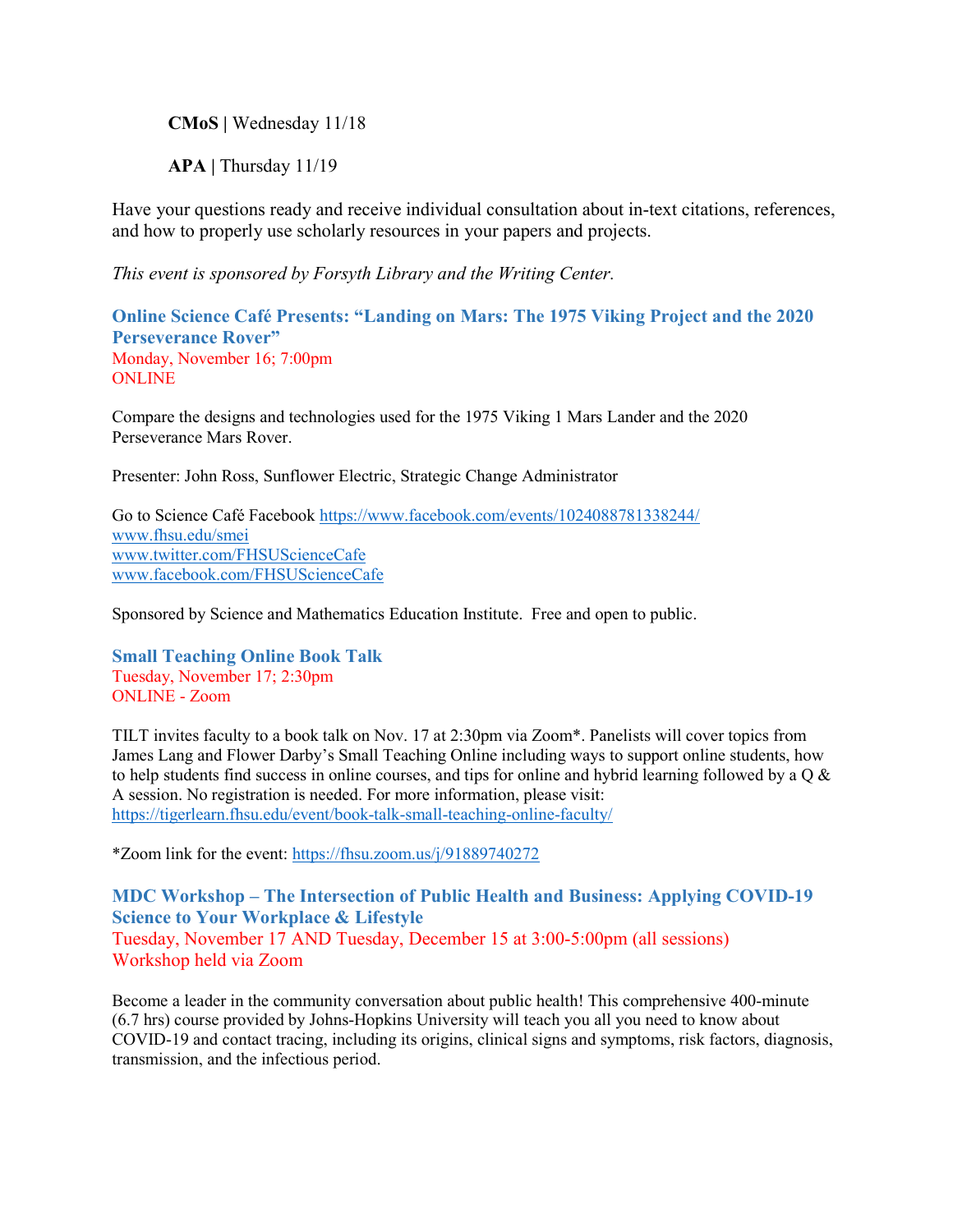This course kicks off with a 2-hour virtual learning and discussion session led by three local professionals and their combined knowledge on COVID-19 related topics. This session will serve as your primer to the course, and afterwards you will be able to finish the course on your own time. You will gain insights from Johns Hopkins University on COVID-19 best practices to leave informed, confident, and safer. According to Johns-Hopkins University, FHSU is the only university using this course to educate their campus community!

Learn more: https://fhsu.edu/cob/mdc/covid19-course/index

As FHSU faculty and staff, your registration fee is complimentary, thanks to your FHSU Vice President. Limited funding is available annually per division. For those in Academic Affairs: your registration fees are complimentary for up to two workshops per year.

Registration can be completed online at https://webapps.fhsu.edu/MDC2.0/Default.aspx or by calling the MDC at (785) 628-4124.

### Novels for Hope Wednesday, November 18<sup>th</sup> at 5:00pm

Novels for Hope Book Discussion of How to be an Antiracist by Ibram X. Kendi will be Wednesday, November 18 at 5:00pm. Sign up today! https://tigerlink.fhsu.edu/submitter/form/start/448434. First 30 participants get a free copy of the book.

Get in the Spirit with FHSU Alumni Author: Lynda Beck Fenwick Tuesday, December 1<sup>st</sup>, 2020 at 5:00pm CST - Social Hour - 5:30pm CST - Talk with Author Lynda Beck Fenwick Online via Zoom Register: www.goforthaysstate.com/FenwickBook

Kansas author and FHSU alum Lynda Beck Fenwick has a forthcoming book from the University Press of Kansas in December, just in time for holiday giving. Prairie Bachelor: The Story of a Kansas Homesteader and the Populist Movement describes the late 1800s, sharing daily journal entries of Stafford County homesteader Isaac Beckley Werner and Fenwick's research in cemeteries, courthouses, museums, interviews with descendants, as well as more traditional research sources. Werner, a farmer, contributed to populist newspapers and journals and was an active participant in the Populist Movement which made such an imprint on Kansas and the nation.

Fenwick will talk about her extensive research that reached into not only the personal impact of the Populist Movement on Isaac Werner and his pioneer neighbors but also changed the role of government today, including things we now take for granted that originated in this nearly forgotten Movement. The expected release for the book is early December, and you can learn more about the author at https://lynfenwick.com and her blog at https://lynfenwick.blogspot.com/.

### REGISTER:

Make plans to join the event by registering at: www.goforthaysstate.com/FenwickBook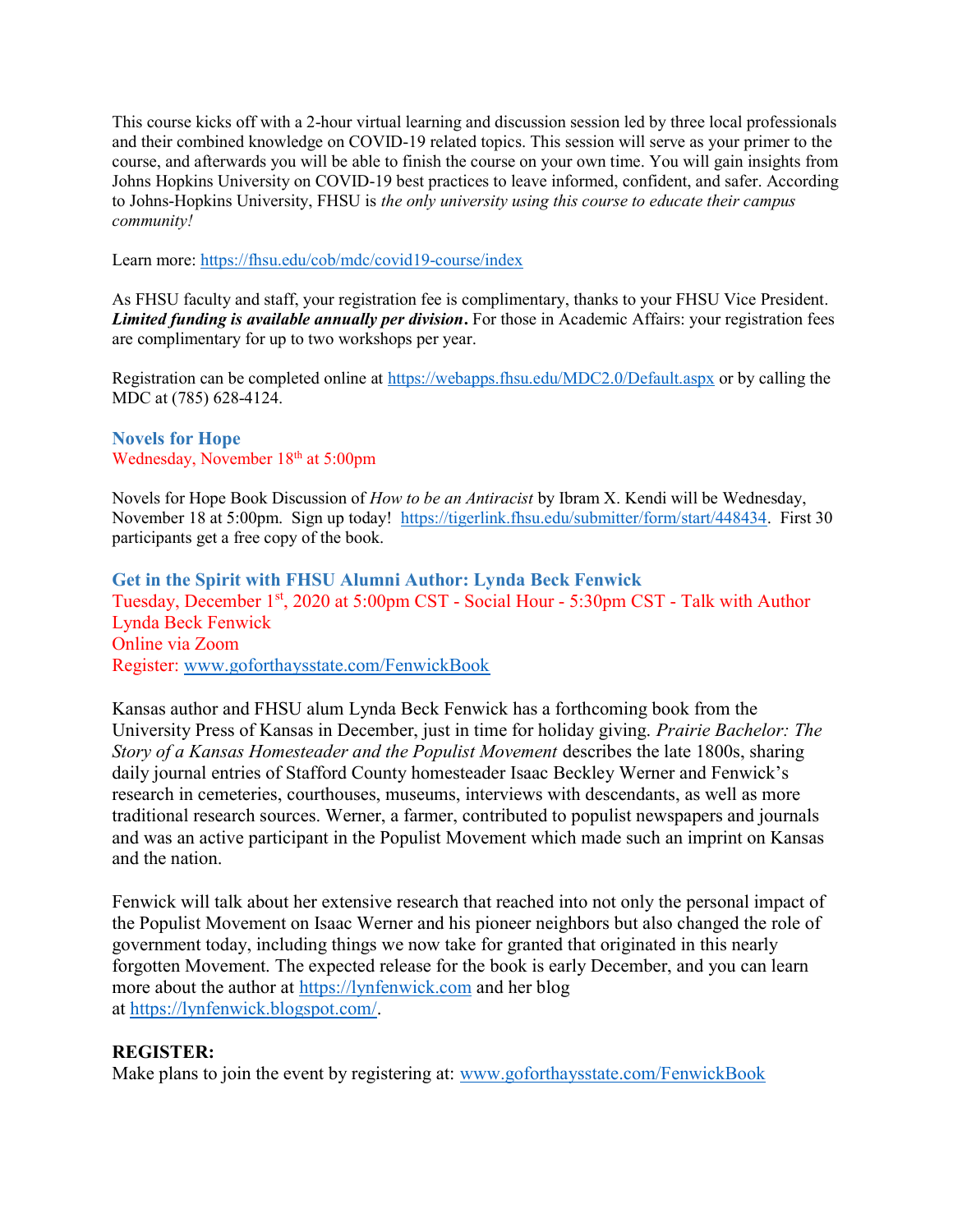Registration deadline: November 30<sup>th</sup>, 2020

Registration includes:

 $\bullet$  20% discount code for the purchase of *Prairie Bachelor: The Story of a Kansas* Homesteader and the Populist Movement

- Bookplate autographed by the author
- "The Populist" signature cocktail recipe
- A Zoom link to attend virtually

This event is sponsored by FHSU Forsyth Library, FHSU Alumni Association, and the FHSU Foundation. For more information, contact alumni@fhsu.edu or call 785-628-4430. SHARE WITH STUDENTS

# Free Legal Counseling for Students

Mark your calendar for November 17th! FHSU Student Government Association is offering Free Legal Counseling for students! Please fill out the form, which can be found on TigerLink as 2020-2021 Free Legal Counseling by November 13th. If you have any questions, please contact LAD Crystal Rojas at sga.lad@fhsu.edu.

# Join Student Engagement in Learning Racial Awareness!

11/18 @ 5p.m. Novels for Hope Book Discussion of How to be an Antiracist by Ibram X. Kendi Sign up today! https://tigerlink.fhsu.edu/submitter/form/start/448434 First 30 participants get a free copy of the book.

# Student Programming Survey

Hey Tigers! Student Engagement wants to hear from you when it comes to creating fun and engaging programs for the remainder of the fall semester and spring semester! Please take a few moments to complete this survey and give us feedback about what you want. If you have any questions please contact Student Engagement, engage@fhsu.edu, 785-68-4664. We appreciate you taking the time to complete the survey!

### Homecoming 2020 Survey

The Homecoming Committee would love to hear from you about FHSU's first-ever virtual Homecoming. Please take a few moments to complete this short survey to guide the committee in planning the 2021 Homecoming Week celebrations. We thank you for your suggestions and look forward to celebrating FHSU Homecoming next fall again!

If you have any questions about Homecoming or the survey please contact the Chair of the Committee, Heidi Pearson, hmpearson@fhsu.edu.

# Door Decorating Contest

Decorate your door to show your holiday, FHSU and/or seasonal spirit! To participate you simply have to follow the rules below, and then send a picture of your door to engage@fhsu.edu. The contest begins on November 2nd and will go through November 20th. The winners will be announced on November 30th when everyone returns from break, and will receive a prize! For additional information visit TigerLink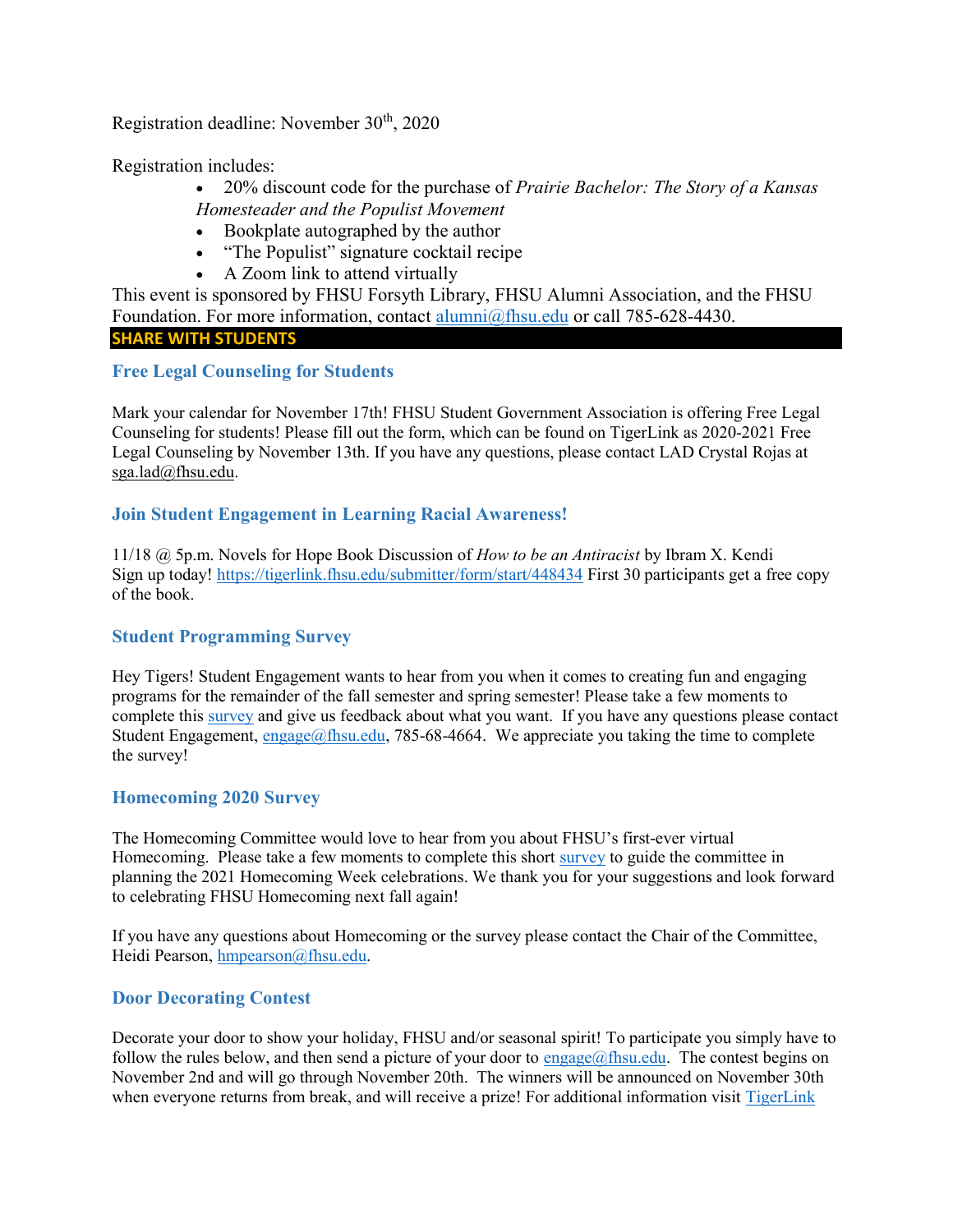and search the event in the events section, or find it on the Student Engagement page in the News section. Happy decorating Tigers!

# Scholarship Application Priority Deadline

Apply NOW for the 2021-2022 FHSU scholarships at https://fhsu.academicworks.com/users/sign\_in.

Priority Deadline: November 15, 2020

Final Deadline: February 15, 2021

If you haven't already submitted your 2021-2022 FHSU Scholarship Application, submit it NOW to meet the November 15th priority deadline! The online scholarship application will automatically match and recommend scholarships for which you are eligible, as well as allow you to search for and select scholarships for which you wish to apply.

Additional scholarship opportunities will be posted throughout the scholarship application cycle (September 15, 2020 - February 15, 2021). Be sure to log back into your scholarship account periodically to view additional opportunities that may be available.

You may view the FHSU scholarship opportunities before applying at https://fhsu.academicworks.com/.

Scholarship Services Office Fort Hays State University Picken Hall 222 600 Park Street Hays, Kansas 67601 (785) 628-4419 http://www.fhsu.edu/finaid

### Graduate Student Position Open at Forsyth Library (R-02493)

The Library has an opening for one graduate assistant for spring semester 2021. This position is a 20 hour per week paid graduate assistantship which provides a tuition waiver and a salary of \$5,000/semester, paid biweekly. It is open to graduate students enrolled in at least 6 graduate hours in spring 2021. The schedule may include both day and evening hours. Duties of this position include assisting users of Forsyth Library with research and technology questions both in person and virtually, assisting with library instruction, and other projects as assigned. Some training will be provided, but familiarity with using library resources is necessary. The full job description is available on the student jobs website at https://fhsu.wd1.myworkdayjobs.com/STUDENTJOBS. Preference will be given to applications received by Nov. 16.

### Study Abroad in Essen, Germany- July 4 – 31, 2021

#### The program includes:

- German and culture classes
- Up to six credit hours transferable to FHSU, tuition-free
- Excursions in the afternoons and on some weekends.
- Free time to explore the area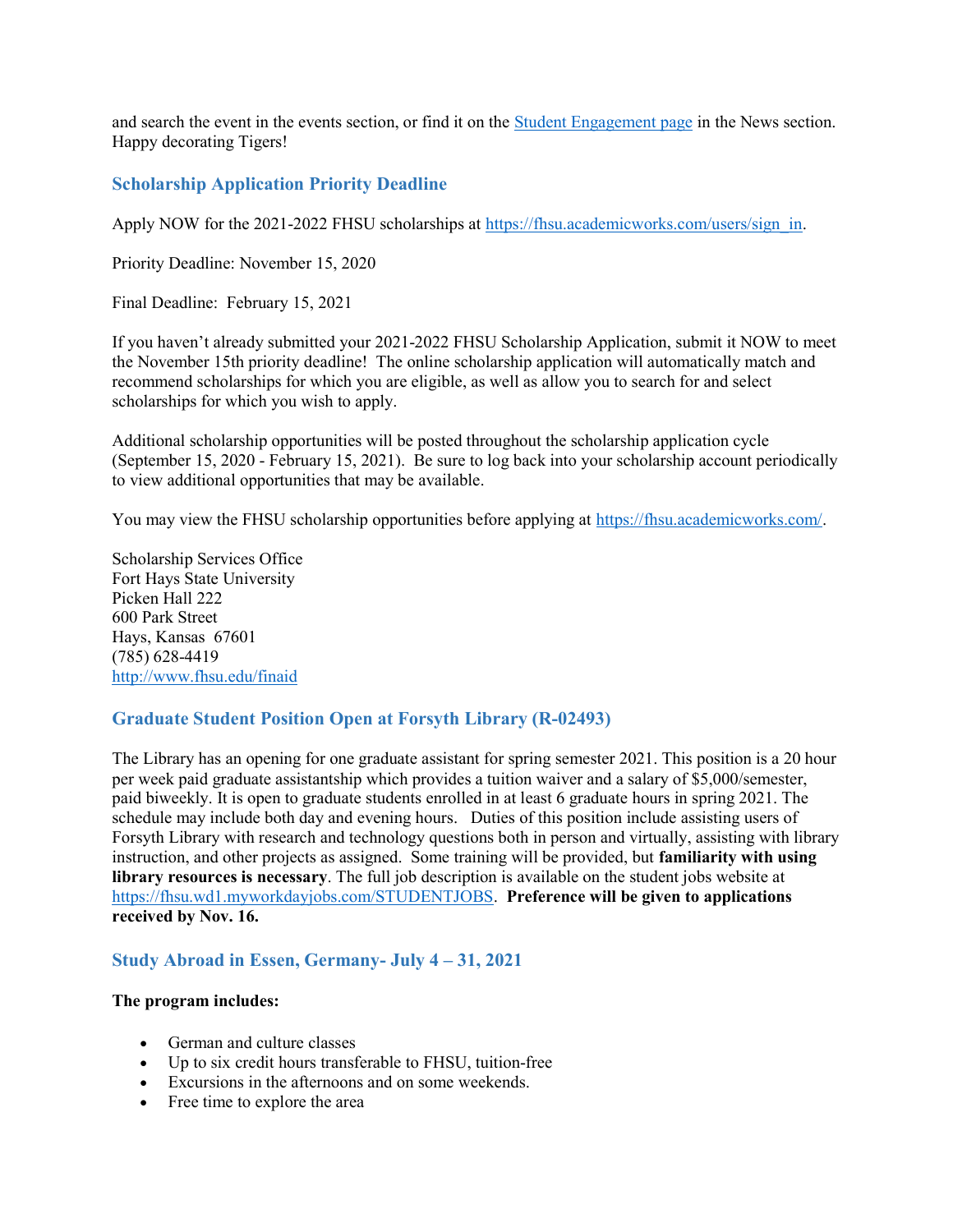• Free time to relax with new friends in the evening

#### What is free of charge

- Double-occupancy room with bathroom
- Local public transportation
- Trips and excursions
- An amazing resumé achievement
- Making international connections

#### Important information:

- Student pays airfare, health insurance, meals, and extra travel expenses.
- Possible scholarships available
- No prior knowledge of German required
- To request an application form and/or obtain the Zoom link to an informational meeting that will be held on Dec 3, 2020 at 5:00 pm, contact Dr. Giovani Lopez at g\_lopezlopez@fhsu.edu

Note: FHSU Summer 2021 outbound international study abroad and faculty-led travel allowances should be announced by Dec. 1, 2020.

# FHSU Student Evaluation of Academic Advising - Live November 9 in Blue

On Monday, November 9, 2020 the FHSU Student Evaluation of Academic Advising went live for students in Blue. The move to Blue will:

- 1. allow for less confusion for students between this evaluation and course evaluations,
- 2. allowed for an adjustment of the scale to align with the course evaluation, and
- 3. easier access to results for academic advisors, chairs, and deans.

An email with more detail can be found in your inbox. Questions should be directed to advising@fhsu.edu .

# Campus Climate and Victimization Survey

"Dear students,

This is to remind you that the Department of Criminal Justice developed a Campus Climate and Victimization Survey in conjunction with the Office of Student Affairs. You are invited to provide information to FHSU about your experiences since you first enrolled. This anonymous survey will measure campus climate and your perception of safety. The survey also asks about student victimization, access to campus resources, and satisfaction with university and police responses. The survey will take between 30 to 45 minutes. To participate, you must be 18 years or older. The survey will be available until December 15<sup>th</sup>, 2020.

To complete the survey, please click the following link: https://fhsucahss.co1.qualtrics.com/jfe/form/SV\_exJPTNnJA5GuMUl

Thank you for your consideration."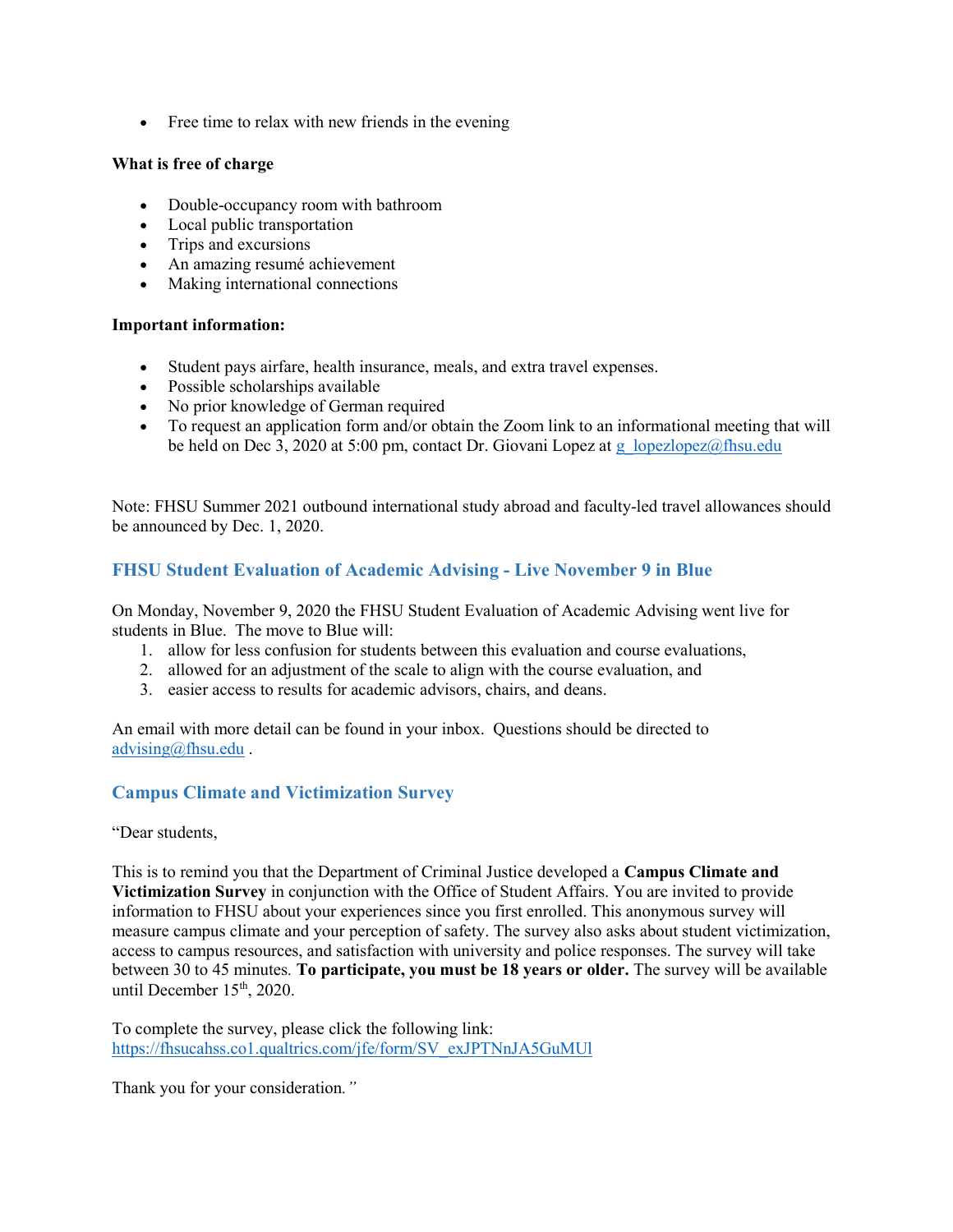#### Dr. Morgan Steele and Dr. April Terry

# Intersession Course for Students Majoring in a Healthcare Profession

Attention students majoring in pre-med, nursing, social work, psychology, or simply interested in learning more about corrections. The Department of Criminal Justice is offering CRJ 100 VB Workshop in Criminal Justice: Health Professions in Corrections during the intercession. This is a one credit hour course to familiarize students with the role of healthcare professionals in correctional facilities. A variety of healthcare professionals, including but not limited to medical doctors, nurses, psychiatrists, therapists, and social workers, are hired to work in these facilities, often with little to no knowledge of correctional operations. This course is a great opportunity to be informed. Contact Dr. Tamara Lynn at 785-628-5668 or tjlynn@fhsu.edu for more information.

### Planting Happiness!

Free event for all students Nov 19th @3-5pm McMindes 2R !

Come grab a free plant and learn about how to care for yourself and your new plant!

### International Education Week

International Education Week (IEW) is an opportunity to celebrate the value of international education and exchange worldwide. The International Student Services Office will host a series of virtual celebrations showcasing an array of events & activities to highlight our FHSU international students, exchange students, and students who have studied abroad the week of November 16 - 19.

For a full list of events and activities, please visit our web site at http://www.fhsu.edu/international/programs/ and click on the International Education Week link.

Please join us in celebrating our FHSU international & exchange students!

please visit our SOCIAL MEDIA SITES FACEBOOK at www.facebook.com/FHSUISS/ TIGERLINK Events at https://tigerlink.fhsu.edu INSTAGRAM at @fhsu international

### Why "I am a Tiger"--International Education Week

Discussion with current students on their decision to come to FHSU and their experiences. Tune in Wednesday morning, Nov. 18 at 10am to our Why "I am a Tiger" Zoom presentation. Come speak with our current FHSU international students and discover what they have to say about their experience here in Hays, Kansas. Join via Zoom Meeting ID: 92708204261 https://fhsu.zoom.us/j/92708204261

For a full list of events and activities for the week, please visit our web site at http://www.fhsu.edu/international/programs/ and click on the International Education Week link.

Please join us in celebrating our FHSU international & exchange students!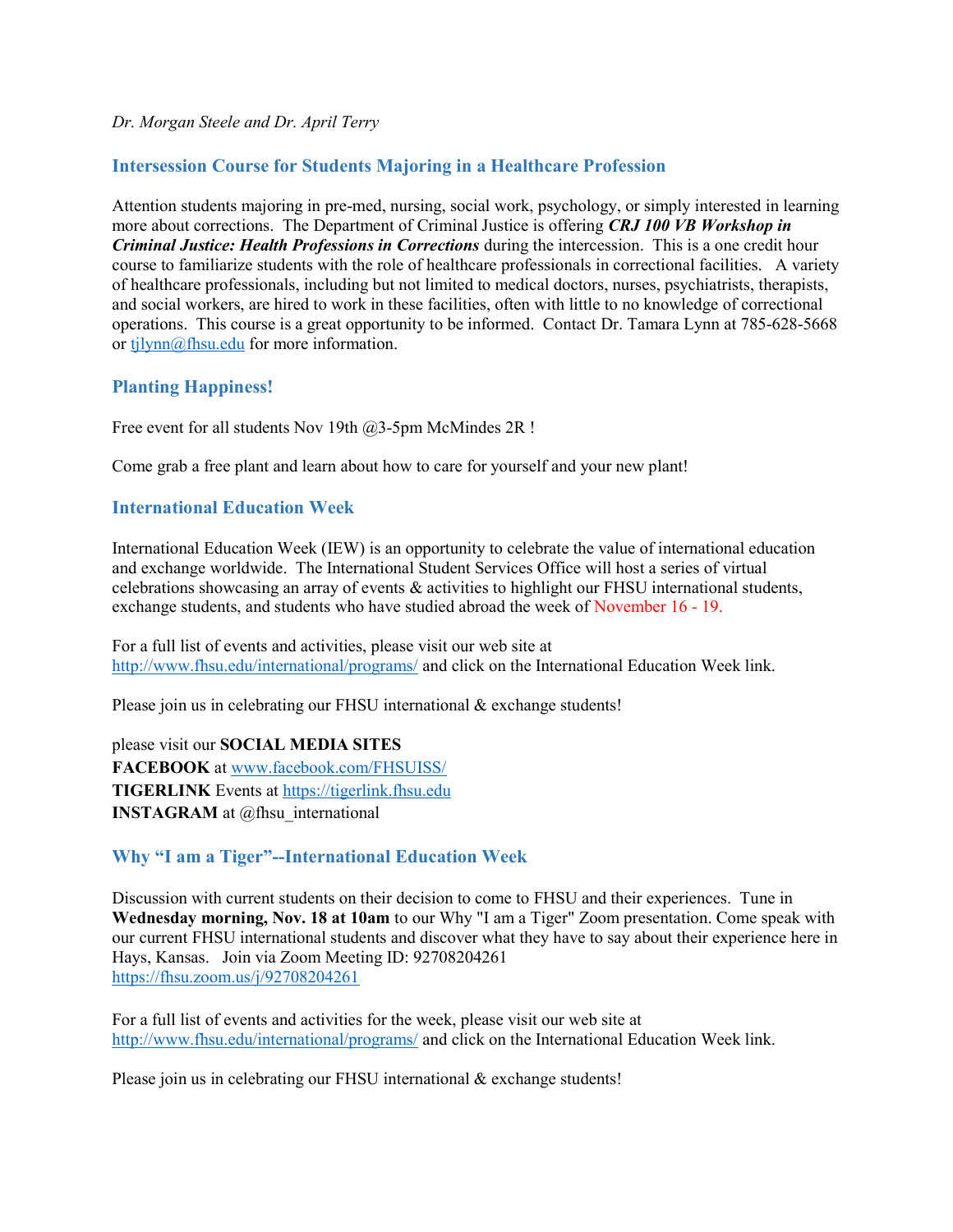please visit our SOCIAL MEDIA SITES FACEBOOK at www.facebook.com/FHSUISS/ TIGERLINK Events at https://tigerlink.fhsu.edu INSTAGRAM at @fhsu international

# Paraguay Culture Presentation--International Education Week

Join us **Monday morning, Nov. 16 at 9am** to learn about the fascinating country of Paraguay! Expand your understanding of the world and help us celebrate International Education Week!

Learn about Paraguay's geography, government, agriculture, religions, foods, tourism, and general topics about this amazing country through the eyes of current and past FHSU students. Join us via Zoom Meeting ID: 94922374322 https://fhsu.zoom.us/j/94922374322

For a full list of events and activities for the week, please visit our web site at http://www.fhsu.edu/international/programs/ and click on the International Education Week link.

Please join us in celebrating our FHSU international & exchange students!

### International Cooking Demonstration--International Education Week

Have you ever wanted to learn how to make delicious Chinese cuisine? This live demonstration will give you tips, strategies, and recipes needed to make this on your own! Come celebrate International Education Week in the kitchen! Kung pao chicken, cold dish rice noodles and spinach, and a Chinese vegetable soup with steam rice as the main course.

Tune in to our Zoom on Monday, Nov. 16 at 6:00PM. Meeting ID: 91368366645 https://fhsu.zoom.us/j/91368366645

For a full list of events and activities for the week, please visit our web site at http://www.fhsu.edu/international/programs/ and click on the International Education Week link.

Please join us in celebrating our FHSU international & exchange students!

### What is it like to be an International Student Athlete?--International Education Week

Being a student athlete is both an honor and also a challenge. Find out from our current Tiger Athletes how they manage and balance their life as an international student athlete and their experiences on campus! Join us Wednesday, Nov. 18 at 3:30pm via Zoom Meeting ID 96252353766 https://fhsu.zoom.us/j/96252353766

For a full list of events and activities for the week, please visit our web site at http://www.fhsu.edu/international/programs/ and click on the International Education Week link.

Please join us in celebrating our FHSU international & exchange students!

#### Online Study Abroad Fair--International Education Week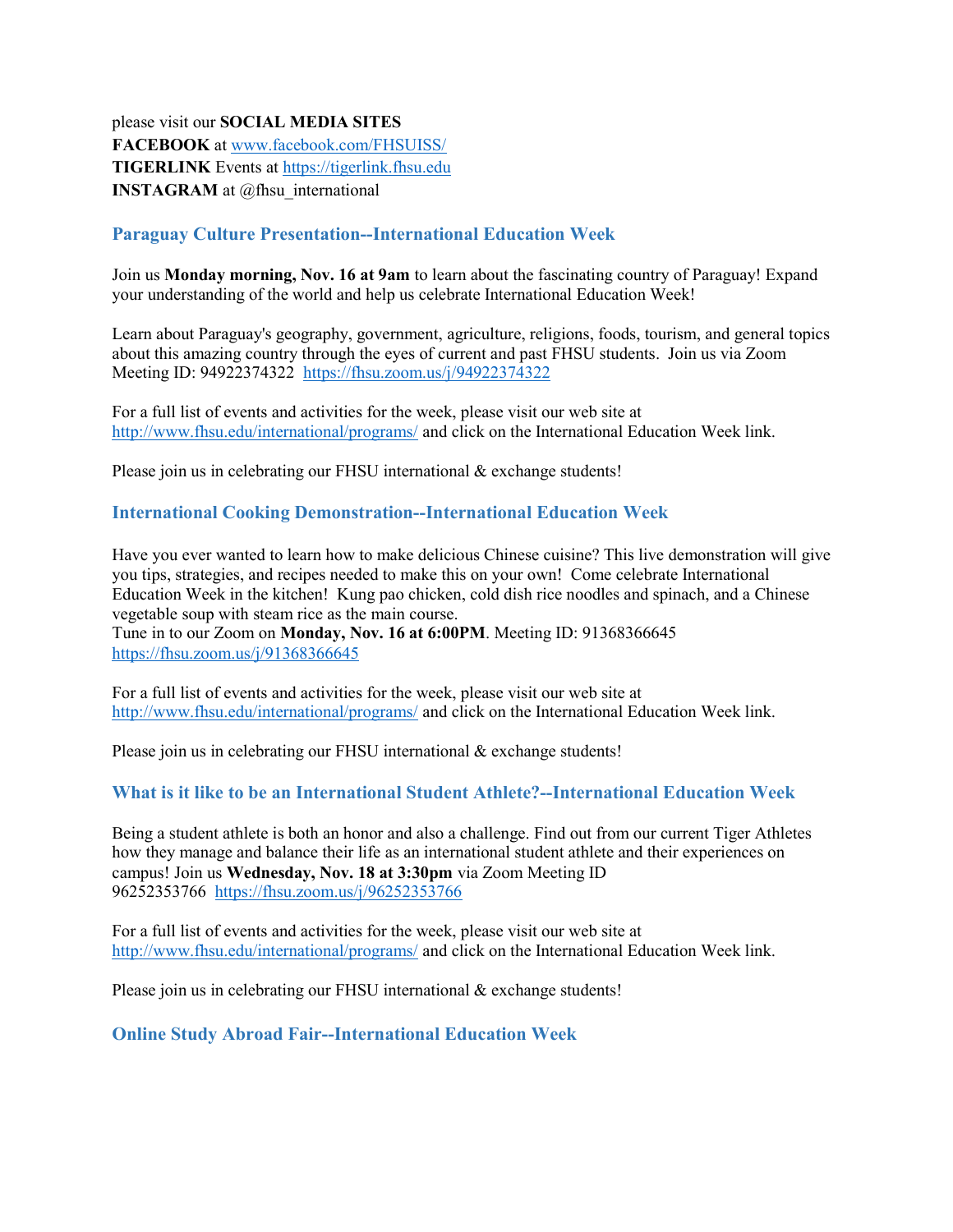Not all classrooms have four walls! Checkout the Online Study Abroad Fair TODAY at www.fhsu.edu/makingyourmark/study-abroad-fair and find out what options are available to discover yourself and the world! Study Abroad is a great way to broaden your horizons.

Follow Study Abroad on Social Media @fhsustudyabroad www.facebook.com/FHSU-Study-Abroad-199442994054175/

For a full list of events and activities for the week, please visit our web site at http://www.fhsu.edu/international/programs/ and click on the International Education Week link.

Please join us in celebrating our FHSU international & exchange students!

### Culture Week activities at Zhengzhou SIAS University--International Education Week

Explore how our partner at Zhengzhou SIAS University in China celebrated Culture Week on their campus. Enjoy the videos of singing, dancing and traditional food that will give you a glimpse into traditional Chinese culture and celebration!! View the celebration videos!

For a full list of events and activities for the week, please visit our web site at http://www.fhsu.edu/international/programs/ and click on the International Education Week link.

Please join us in celebrating our FHSU international & exchange students!

#### Student Absences 11/13

The following students will be absent from classes on Friday, November 13th for an all-day virtual field trip for their Livestock Genetics course. They usually go in person to Clay Center, Nebraska to hear educational presentations from leading animal geneticists in the U.S. at the Meat Animal Research Center, as well as tour the facilities. This year the researchers will be presenting to them via zoom and they will remain on campus. The program will begin at 8:30 am and will end at approximately 2:00 pm. The students have been instructed to speak with each of their instructors about missed classes. I hope you will allow them to make up any course material they miss due to this event.

Anderson, Ashley Befort, Rebecca Bergmann, Cydney Biltoft, Colton Born, Kendell Bouchey, Blake Cooksley, Ryan Cross, William Dempewolf, Lauren Fishel, Amy Fitzsimmons, Jenna Hayden, Geordan Hornbuckle, Brent James, Nathan Kirchhoff, Sierra Marsh, Tyson